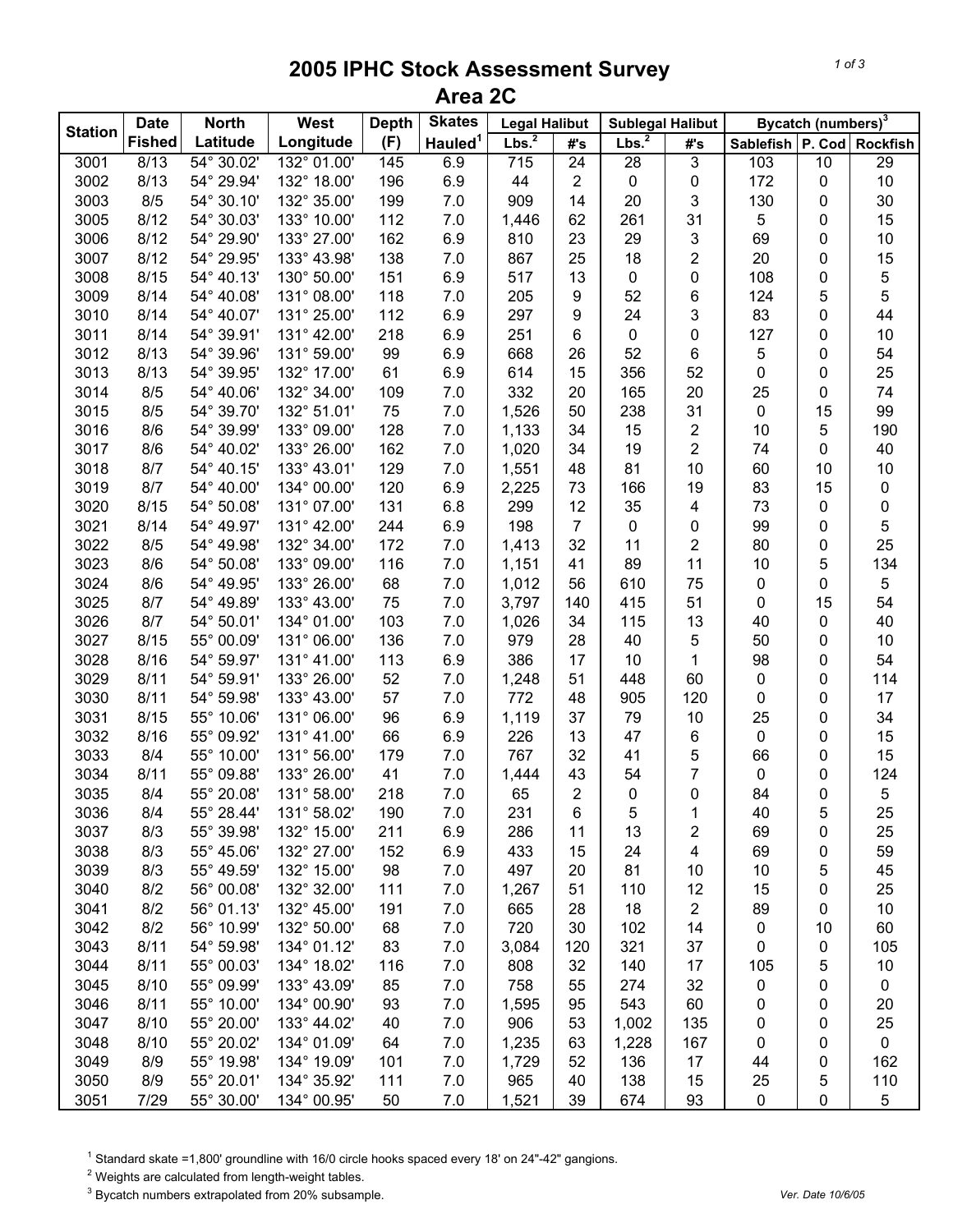## **2005 IPHC Stock Assessment Survey Area 2C**

|                | <b>Date</b>   | <b>North</b> | <b>West</b> | <b>Depth</b> | <b>Skates</b>       | <b>Legal Halibut</b> |                         | <b>Sublegal Halibut</b> |                | Bycatch (numbers) <sup>3</sup> |    |             |
|----------------|---------------|--------------|-------------|--------------|---------------------|----------------------|-------------------------|-------------------------|----------------|--------------------------------|----|-------------|
| <b>Station</b> | <b>Fished</b> | Latitude     | Longitude   | (F)          | Hauled <sup>1</sup> | Lbs. $^2$            | #'s                     | Lbs. $^2$               | #'s            | Sablefish P. Cod Rockfish      |    |             |
| 3052           | 8/9           | 55° 29.98'   | 134° 19.09' | 91           | 7.0                 | 2,134                | 101                     | 531                     | 61             | 0                              | 10 | 0           |
| 3053           | 7/28          | 55° 30.00'   | 134° 37.03' | 112          | 7.0                 | 3,340                | 136                     | 457                     | 54             | 74                             | 0  | 0           |
| 3054           | 7/28          | 55° 29.98'   | 134° 54.05' | 159          | 7.0                 | 2,980                | 107                     | 170                     | 19             | 55                             | 0  | 5           |
| 3055           | 7/29          | 55° 39.99'   | 134° 00.94' | 102          | 7.1                 | 1,078                | 51                      | 140                     | 18             | $\pmb{0}$                      | 0  | 30          |
| 3056           | 7/29          | 55° 39.98'   | 134° 19.00' | 115          | 7.0                 | 1,125                | 37                      | 80                      | 10             | 25                             | 0  | 10          |
| 3057           | 7/28          | 55° 40.01'   | 134° 37.39' | 111          | 7.0                 | 2,448                | 100                     | 310                     | 35             | 40                             | 0  | 10          |
| 3058           | 7/23          | 55° 40.00'   | 134° 55.00' | 109          | 7.0                 | 3,908                | 115                     | 241                     | 29             | 50                             | 0  | 146         |
| 3059           | 8/3           | 55° 50.02'   | 133° 26.06' | 38           | 7.0                 | 661                  | 16                      | 31                      | 4              | $\pmb{0}$                      | 0  | 30          |
| 3060           | 8/3           | 55° 50.03'   | 133° 44.01' | 66           | 7.1                 | 1,173                | 26                      | 20                      | 3              | 5                              | 10 | 45          |
| 3061           | 8/4           | 55° 50.00'   | 134° 02.02' | 144          | 7.0                 | 1,070                | 35                      | 44                      | 5              | 65                             | 25 | 15          |
| 3062           | 7/23          | 55° 50.04'   | 134° 37.00' | 77           | 7.0                 | 2,314                | 59                      | 210                     | 27             | $\pmb{0}$                      | 5  | 70          |
| 3063           | 7/23          | 55° 50.02'   | 134° 55.21' | 101          | 7.0                 | 3,054                | 80                      | 229                     | 28             | 10                             | 10 | 5           |
| 3064           | 7/22          | 55° 50.05'   | 135° 13.23' | 128          | 7.0                 | 2,080                | 74                      | 156                     | 19             | 20                             | 5  | 45          |
| 3065           | 8/3           | 55° 54.98'   | 133° 34.96' | 43           | 7.0                 | 466                  | 21                      | 212                     | 27             | $\mathbf 0$                    | 10 | 25          |
| 3066           | 8/4           | 56° 00.00'   | 134° 02.04' | 57           | 7.0                 | 1,262                | 71                      | 1,043                   | 141            | 0                              | 5  | $\pmb{0}$   |
| 3067           | 8/4           | 56° 00.00'   | 134° 20.20' | 48           | 3.6                 | 1,412                | 52                      | 245                     | 33             | 0                              | 0  | 76          |
| 3068           | 7/27          | 55° 59.98'   | 134° 38.27' | 207          | 7.0                 | 2,530                | 50                      | 36                      | 4              | 115                            | 0  | 20          |
| 3069           | 7/22          | 56° 00.02'   | 134° 55.42' | 197          | 7.0                 | 530                  | 14                      | 15                      | 2              | 105                            | 0  | 85          |
| 3070           | 7/22          | 55° 59.99'   | 135° 13.22' | 200          | 7.0                 | 915                  | 22                      | 17                      | 2              | 180                            | 0  | 20          |
| 3071           | 7/30          | 56° 09.99'   | 133° 44.02' | 155          | 7.0                 | 609                  | 20                      | 81                      | 10             | 40                             | 20 | 5           |
| 3072           | 7/26          | 56° 09.97'   | 134° 20.12' | 90           | 7.0                 | 1,636                | 75                      | 436                     | 55             | 30                             | 45 | 35          |
| 3073           | 7/27          | 56° 09.96'   | 134° 37.55' | 197          | 7.0                 | 1,671                | 67                      | 213                     | 26             | 55                             | 0  | 50          |
| 3074           | 7/27          | 56° 09.98'   | 134° 55.93' | 100          | 7.0                 | 2,714                | 106                     | 249                     | 30             | 45                             | 0  | 20          |
| 3075           | $7/21$        | 56° 10.02'   | 135° 14.05' | 152          | 7.0                 | 1,691                | 56                      | 50                      | $\overline{7}$ | 71                             | 0  | $\pmb{0}$   |
| 3076           | 7/30          | 56° 20.02'   | 133° 43.99' | 116          | 7.0                 | 1,669                | 33                      | 39                      | 5              | 60                             | 40 | 10          |
| 3077           | 6/26          | 56° 20.01'   | 134° 20.14' | 130          | 7.0                 | 844                  | 36                      | 329                     | 40             | 50                             | 0  | 35          |
| 3078           | 7/21          | 56° 19.95'   | 134° 56.11' | 57           | 7.1                 | 1,646                | 50                      | 151                     | 19             | 5                              | 0  | 45          |
| 3079           | 7/21          | 56° 20.04'   | 135° 14.12' | 85           | 7.0                 | 1,416                | 50                      | 197                     | 26             | 20                             | 20 | 40          |
| 3080           | 7/20          | 56° 19.99'   | 135° 32.12' | 109          | 7.0                 | 1,980                | 69                      | 114                     | 13             | 40                             | 0  | $\pmb{0}$   |
| 3081           | 7/30          | 56° 28.98'   | 133° 44.19' | 50           | 7.0                 | 1,028                | 42                      | 152                     | 21             | $\mathbf 0$                    | 0  | 5           |
| 3082           | 7/26          | 56° 29.95'   | 134° 20.00' | 78           | 7.0                 | 1,669                | 60                      | 649                     | 91             | 40                             | 10 | 20          |
| 3083           | 7/20          | 56° 30.01'   | 135° 15.04' | 58           | 7.0                 | 1,788                | 90                      | 758                     | 101            | 0                              | 0  | 50          |
| 3084           | 7/20          | 56° 30.00'   | 135° 32.91' | 84           | 7.0                 | 1,523                | 34                      | 90                      | 12             | 0                              | 0  | 65          |
| 3085           | 7/19          | 56° 40.02'   | 135° 15.43' | 23           | 7.0                 | 1,111                | 25                      | 80                      | 11             | 0                              | 0  | 105         |
| 3086           | 7/19          | 56° 39.99'   | 135° 34.02' | 71           | 7.0                 | 1,743                | 56                      | 248                     | 35             | 0                              | 0  | 75          |
| 3087           | 7/19          | 56° 40.02'   | 135° 51.90' | 129          | 7.0                 | 1,436                | 60                      | 92                      | 10             | 55                             | 0  | 50          |
| 3088           | 6/2           | 56° 50.13'   | 132° 49.92' | 111          | 7.0                 | 343                  | 17                      | 163                     | 24             | 0                              | 0  | $\mathbf 0$ |
| 3089           | 7/19          | 56° 49.98'   | 135° 51.91' | 101          | 7.1                 | 978                  | 36                      | 119                     | 15             | 25                             | 0  | 15          |
| 3090           | 6/2           | 56° 57.97'   | 132° 57.63' | 69           | 7.0                 | 441                  | 23                      | 469                     | 71             | 0                              | 5  | 0           |
| 3091           | 6/3           | 57° 00.04'   | 134° 20.77' | 192          | 7.0                 | 904                  | 40                      | 235                     | 31             | 145                            | 0  | 5           |
| 3092           | 7/18          | 57° 00.02'   | 135° 59.99' | 55           | 7.0                 | 813                  | 34                      | 307                     | 39             | 0                              | 0  | 65          |
| 3093           | 6/2           | 57° 03.03'   | 133° 05.27' | 71           | 7.0                 | 491                  | 20                      | 156                     | 22             | 0                              | 10 | 5           |
| 3094           | 6/3           | 57° 09.57'   | 133° 44.41' | 151          | 7.0                 | 630                  | 36                      | 394                     | 58             | 30                             | 20 | 0           |
| 3095           | 6/3           | 57° 09.92'   | 134° 03.04' | 160          | 7.1                 | 876                  | 42                      | 190                     | 26             | 67                             | 20 | 5           |
| 3096           | 6/4           | 57° 09.74'   | 134° 39.75' | 179          | 7.0                 | 565                  | 24                      | 146                     | 21             | 5                              | 27 | 5           |
| 3097           | 7/18          | 57° 10.00'   | 135° 54.02' | 36           | 7.0                 | 805                  | 32                      | 572                     | 82             | 0                              | 0  | 30          |
| 3098           | 7/18          | 57° 10.00'   | 136° 11.78' | 115          | 7.0                 | 1,709                | 82                      | 140                     | 16             | 20                             | 10 | 5           |
| 3099           | 6/5           | 57° 20.09'   | 133° 26.09' | 65           | 7.0                 | 89                   | $\overline{\mathbf{4}}$ | 65                      | 10             | 0                              | 0  | 0           |
| 3100           | 6/5           | 57° 19.76'   | 133° 44.61' | 185          | 7.1                 | 1,875                | 89                      | 390                     | 47             | 71                             | 5  | 10          |
| 3101           | 6/4           | 57° 20.08'   | 134° 36.11' | 113          | 7.0                 | 681                  | 27                      | 79                      | 11             | 5                              | 35 | 40          |

<sup>1</sup> Standard skate =1,800' groundline with 16/0 circle hooks spaced every 18' on 24"-42" gangions.

 $2$  Weights are calculated from length-weight tables.

3 Bycatch numbers extrapolated from 20% subsample. *Ver. Date 10/6/05*

*2 of 3*